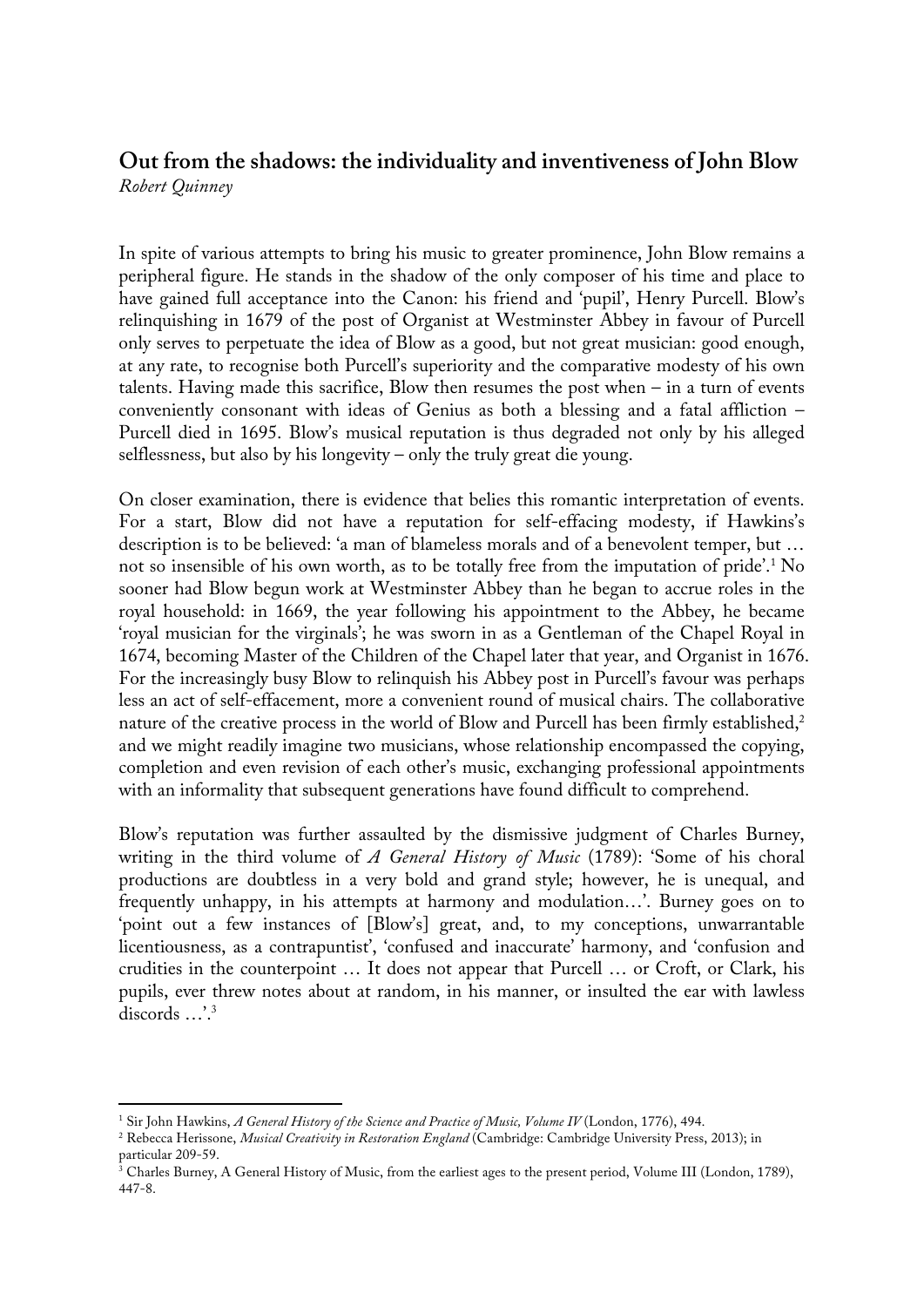Burney's critique should not be taken at face value, but rather as the product of its time: clearly in play here, post-Enlightenment, are the opposing categories 'natural' and 'artificial' (which are also the defining terms of the notorious critique of J.S. Bach's music published by his former pupil, J.G. Scheibe, in 1737). Burney's idea of 'lawful' harmony does not admit the dissonant, voice-led counterpoint of Blow's music, which owed much to pre-Commonwealth models (a classic example being his 'Short' Evening Service in F, the final section of which reworks the same passage of the 'Short' Service in the same key by Orlando Gibbons). Burney's criticism extends to Purcell, in a passage confirming the historically contingent nature of his remarks: 'Many of his melodies are, however, now become wholly obsolete and uncouth, from the temporary graces, with which he overloaded them … if these were taken away, and the melodies of Purcell simplified and reduced to elementary sounds, by the rules of harmony and good taste, they might, in every age, be rendered elegant and pleasing.' <sup>4</sup> Burney's attempt to conform the music of Blow and others to supposedly universal norms demonstrates a critical attitude that persists somewhat today. Scholars have perhaps been unwilling to accept Blow's music on its own, pre-modern terms; at any rate, the extraordinary fertility of his imagination has not been celebrated as fully as it deserves.

Blow was the quintessential Church musician of the Restoration; unlike Purcell, he showed very little interest in the theatre. Recruited – or, more accurately, imprest – from Newark as a Chapel Royal chorister in 1661, he spent the remainder of his life associated with the court, and was continuously employed by one or more ecclesiastical foundation. He witnessed the generous restocking of the court's musical resources under Charles II, and their subsequent dwindling under James II (who established a separate, Roman Catholic, Chapel, with its own musicians) and William and Mary. As Almoner and Master of the Choristers at St Paul's from 1687, he watched the rebuilding of the Cathedral by Wren. Blow evidently composed less toward the end of his life, but the late symphony anthem *O sing unto the Lord* (1701) shows him moving at least a little with the times, marrying a breezily modern Italianate style with his characteristic modal harmony, the latter a legacy of his engagement with the pre-Commonwealth sacred music he first encountered as a treble.

*God spake sometime in visions* was by far the grandest of three anthems composed by Blow for the coronation of James II and Mary of Modena on 23 April 1685. It is lavishly scored for choir in eight parts, with instruments playing both independently and *colla parte*. A number of sections are sung by smaller groupings, perhaps reflecting the layout of the performers in galleries above the sacrarium of Westminster Abbey; Purcell's companionpiece, *My heart is inditing*, shares these features, though its symphonies are more discrete. The opening quasi-symphony of *God spake* immediately announces the work's scale and affect, its broad phrases and bold voice-led dissonances evoking a particular majesty, distinctively of the English tradition, and (unlike Purcell's anthem) leading directly to the choir's first entry without an intervening instrumental *tripla*. Blow introduces triple time for the first reduced section ('I have found David my servant'), returning to a duple metre as the texture again becomes full. This procedure he repeats for the transition into 'and in my name shall his horn be exalted', and again at 'higher than the kings of the earth'; Blow then tellingly recapitulates the opening symphony, before once again employing triple-to-duple metric modulation in the final verse and closing Amen-Alleluia. There are several

 <sup>4</sup> Burney, *A General History, Volume IV* (London, 1789)*,* 12.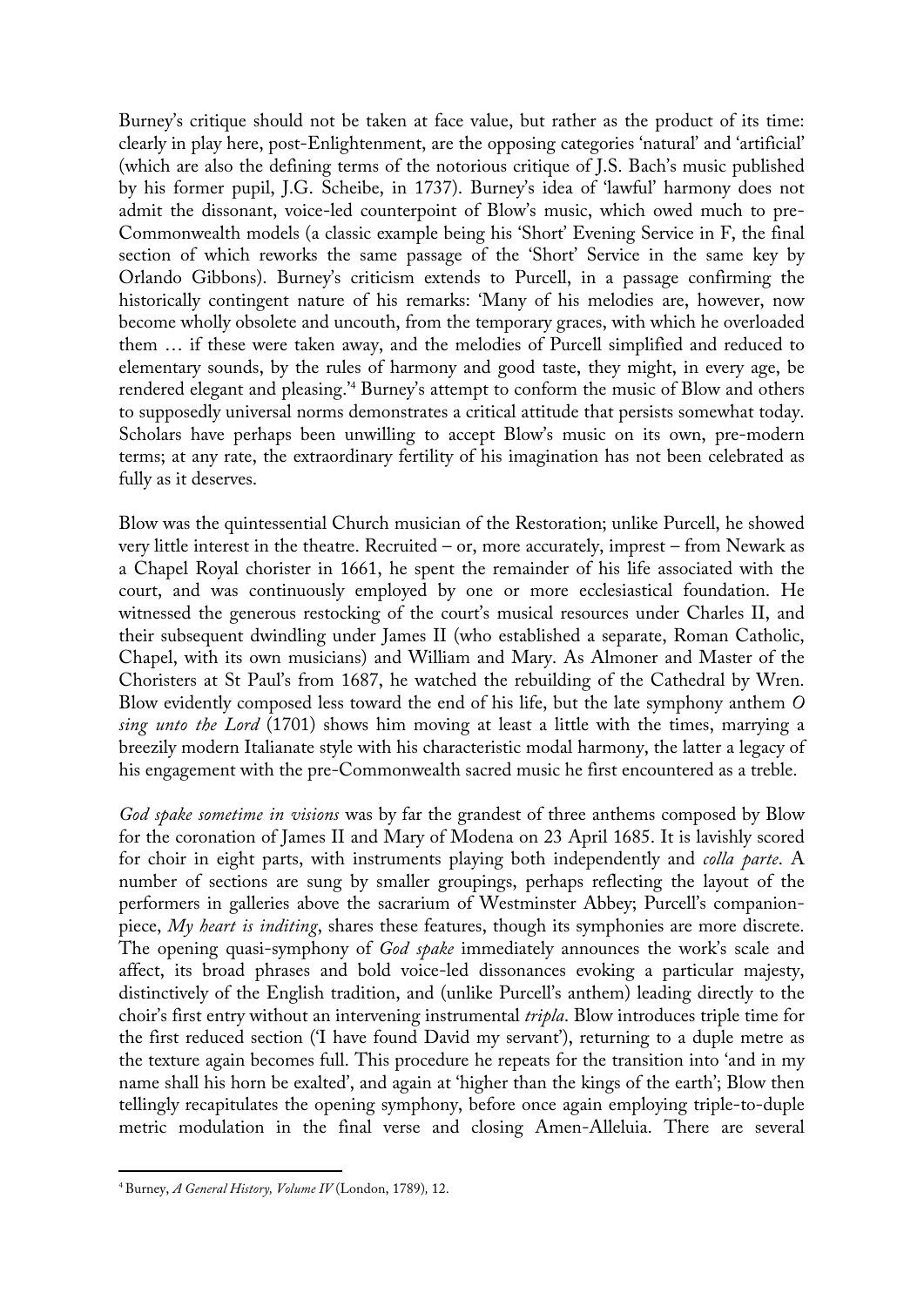excursions away from the overall G major tonality, perhaps most tellingly in the peroration, where the music swings decisively flatward, only to be returned to the home key moments before the final cadence by a triumphant F sharp.

The majority of Blow's symphony anthems were composed between his swearing-in as a Gentleman of the Chapel Royal in 1674 and the death of Charles II eleven years later. This was the busiest period of Blow's career – indeed, the first three years appear to have seen the most intense activity. In addition to the composition of liturgical music and secular court Odes (at least one per year from 1678), he was responsible for the domestic arrangements of the children of the Chapel, and from 1682 shared with Nicholas Staggins a role as 'musician in ordinary for the composition and practice for the [24] violins'. It was a considerable workload, though one possibly ameliorated somewhat by the court musicians' freely collaborative, even promiscuous attitude to the production of music.

Not all of the thirty or so anthems of this period can be dated with total accuracy, but, like many of the anthems on this disc, *Hear my voice, O God* is an exception. It was performed on 18 July 1683, between the conviction and sentencing on the  $12<sup>th</sup>$ , and execution at Tyburn on the 20<sup>th</sup> and 21<sup>st</sup>, of three of the 'Rye House' conspirators. Their plot, foiled in March of that year, was to assassinate both the King and the Duke of York (the heir to the throne) outside Rye House in Hertfordshire, as they returned to London from horse races at Newmarket; like the fictitious 'Popish Plot' of 1678-81, the motivation was anti-Catholic. Blow's anthem, which must have been composed at some speed, sets nine consecutive verses of Psalm  $64 - a$  stern rebuke to those who doubted the legitimacy of the crown and succession, and a fierce depiction of the violent reward for treason. The opening of the anthem, by contrast, evokes an intimate scene; a lone supplicant, praying for preservation from 'the enemy'. The bass voice denotes authority; we might imagine the King himself, kneeling in his chamber. The same voice – which must originally have been 'that stupendious Base', as Evelyn described John Gostling<sup>5</sup> – returns later with a catalogue of the various misdeeds of 'the froward', reaching from a low D to the E two octaves above; then the three remaining verse singers join him to relate the sudden vengeance visited on 'wicked doers', God's 'swift arrow' vividly depicted by string ricochets in the subsequent ritornello.

Many years after his most fertile period of composition, Blow responded to a commission from a lawyer named Cavendish Weedon, for an anthem to be performed in a charitable concert on 31 January 1701 at Stationers' Hall, close to the still incomplete St Paul's Cathedral. *O sing unto the Lord* is a work of impressive scale, featuring three virtuosic verse sections (two for countertenor, one for bass), and choral writing that ranges from the brilliant virtuosity of the opening (which has been reconstructed by Bruce Wood) to the gentle expressivity of 'O worship the Lord in the beauty of holiness'. The expansive multisectional structure is saved from incoherence by a strong tonal plan, centred on D major but with significant weight placed on areas reached by flattening the leading note – the G major of 'O worship the Lord' and A minor of 'Tell it out among the heathen'. This flatward tendency, articulated even in the plagal preparation of the final cadence, is balanced by the effusive central chorus 'Let the heavens rejoice', which travels away from D in a mostly sharpward direction; and the whole is unified by the 'Alleluia' refrain, which occurs three times.

 <sup>5</sup> E. S. de Beer (ed.), *The Diary of John Evelyn* (Oxford, 1955), 404.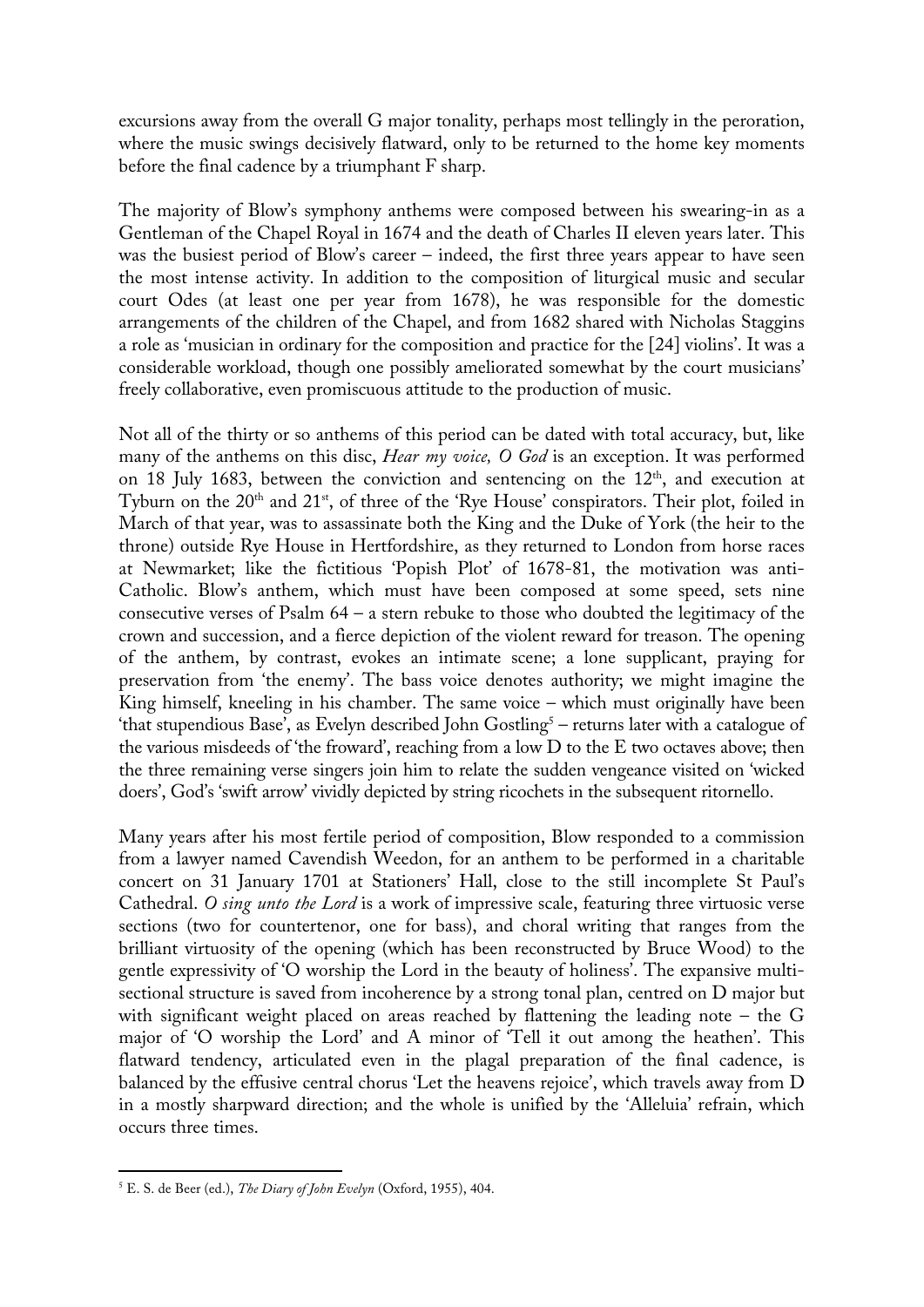In addition to his large-scale concerted music, a large quantity of Blow's 'Full', 'Verse' and 'Full with verse' anthems survive. *When the Son of Man* is one of many that have never been published, perhaps because some reconstruction is necessary. The Contratenor Decani part, one of three solo voices, is extant in neither of the two sources (one from the Tenbury collection now housed in the Bodleian Library, one at York Minster, both in the hand of John Gostling, the famous singer who was also a prolific and accurate copyist). This verse anthem most likely postdates the majority of Blow's symphony anthems; the more modest scoring would have been appropriate to the reign of James II or later, when string instruments were rarely heard in the Chapel Royal. (It is also possible that these anthems also existed in lost instrumental versions, since several extant symphony anthems are represented in organbooks, with their symphonies abridged for organ solo.) The reduction of instrumental forces did not inhibit Blow's vocal writing: here, significant demands are made of the three soloists – notably, the rapid *coloratura* on the word 'glory' in the opening verse – while the chorus is called upon only for a brief closing paragraph. The same goes for another unpublished anthem copied by Gostling, *The days of man are but as grass*. This time the chorus makes two brief contributions, with material derived from the preceding verse sections. The solo vocal writing is highly ornate, full of decorative melismata and graces; and there is a declamatory bass paragraph, the wide range of which once again suggests that Blow had Gostling in mind.

The earliest anthem in the present selection has been dated to 5 April 1674, just a few weeks after Blow's swearing-in as a Gentleman of the Chapel Royal on 16 March: *When Israel came out of Egypt* sets Psalm 114, traditionally associated with Easter, which fell on 19 April in that year.<sup>6</sup> No doubt anxious to impress on his debut as a Gentleman (though since 1661 he had never really been away from the Chapel), Blow's music does full justice to the mysterious supernatural events surrounding Israel's escape from captivity. The opening is pregnant with anticipation; despite a move to triple time, it is only in bar 98 ('the sea saw that and fled') that the music really begins to move forward. Most striking is the sudden halt – rhythmically and harmonically – at 'tremble, thou earth'; a mystical tremor rather than an ear-splitting earthquake. Also notable is the length and frequency of the symphonies, a feature of Blow's earliest symphony anthems that reflected the taste of the monarch himself; Charles was said by Roger North to prefer music to which he could beat time, and had 'an utter detestation of Fancys' (i.e. imitative contrapuntal pieces).<sup>7</sup>

The official opening of the chancel of St Paul's Cathedral took place on 2 December 1697, though the building – walled up at its west end, but nevertheless of imposing size – had been in use for some time (work on the new organ began in 1694). The occasion was also a thanksgiving for the Peace of Ryswick, so Blow's anthem *I was glad* may have been conceived to do double duty, notwithstanding the presence of a second anthem, *Praise the Lord, O my soul* (with organ) explicitly linked to the Peace; this would explain the portmanteau text, which lurches from the dedication theme to verses extolling the King and damning his enemies. Two trumpets are added to the usual string band; the instrumentation is the same as Purcell's *Te Deum and Jubilate*, first performed in 1694 for

 <sup>6</sup> The date is given in one early source, the scorebook transcribed around 1700 by Charles Badham, described by Bruce Wood as 'a thoroughly careless copyist'; Badham dates another anthem appropriate to Eastertide, *When the Lord turned again*, to 29 March 1675, again just before the date of Easter that year, 4 April.

<sup>&</sup>lt;sup>7</sup> Peter Holman, *Life After Death: The Viola da Gamba in Britain from Purcell to Dolmetsch* (Woodbridge: The Boydell Press, 2010), 5-6.